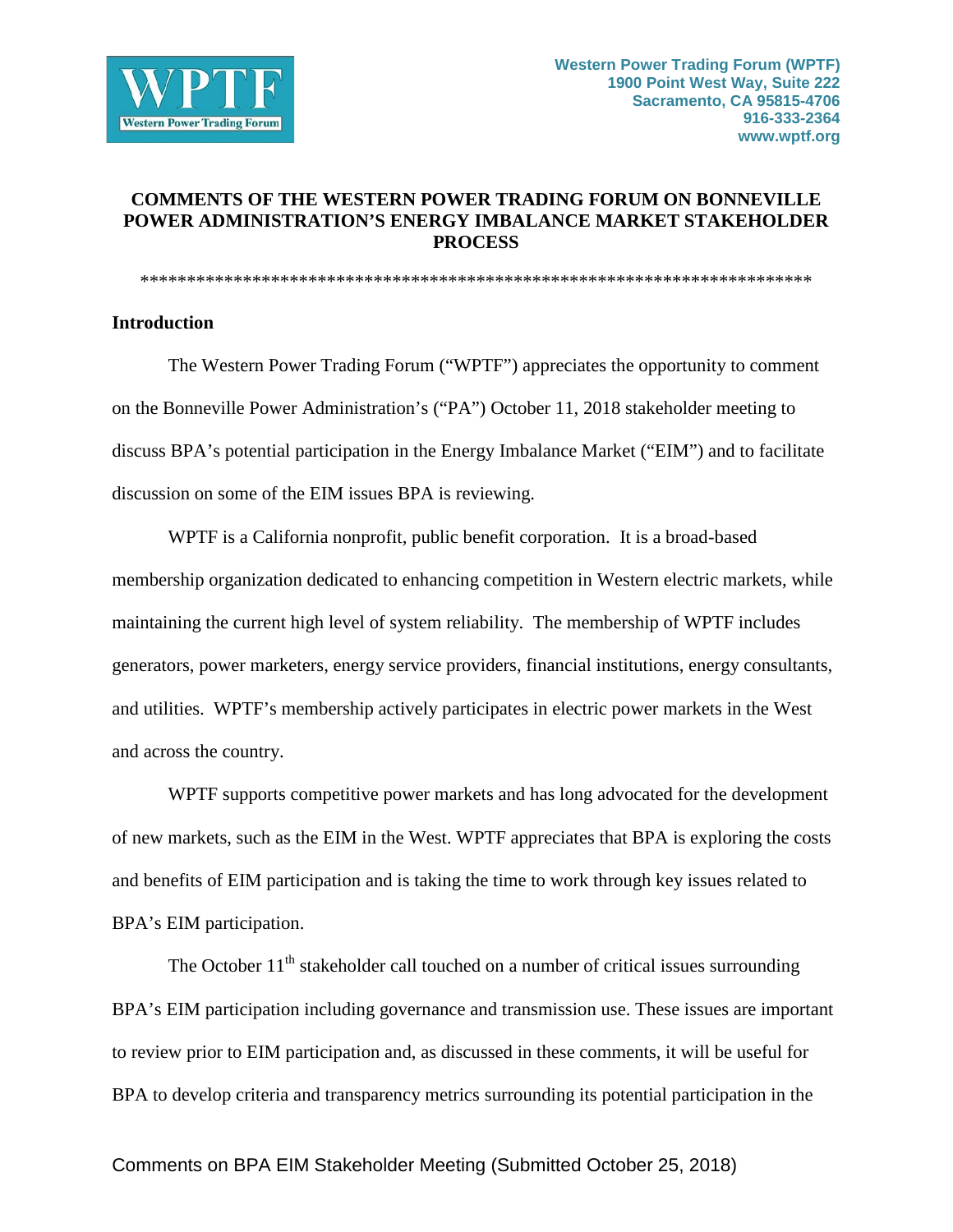

EIM, especially as it relates to transmission. Below WPTF discusses some recommended policies and reports that BPA consider issuing should it join the EIM.

### **Transmission Use in the EIM**

As discussed during BPA's EIM stakeholder meeting, transmission for EIM Transfers can be designated for use in the EIM using two approaches: the Interchange Rights Holder ("IRH") methodology (which is also known as the "customer donation") methodology, and the Available Transfer Capability ("ATC") methodology. Both methodologies have been approved by FERC and are used by various EIM Entities in the EIM today. Some EIM Entities utilize a combination of both approaches to facilitate their participation in the EIM. Notably, the EIM does not provide any compensation for use of transmission under either methodology. Instead, the EIM operates under the "reciprocity" transmission arrangement, with entities providing reciprocal use of transmission facilities for the EIM, but does not provide compensation use of transmission.

When an entity transitions to becoming an EIM Entity, there are various risks associated with the potential for losing existing transmission revenues due to the shifting of transactions from one venue (where transmission is paid for) to the EIM. For instance, certain EIM Entities have experienced substantial reductions in their shot-term transmission sales revenues following EIM participation. This has likely happened as customers that would have previously purchased short-term transmission service to make energy sales instead opt to wait and transact in the EIM, where there is no charge for transmission. This loss of short-term sales revenues can result in increased costs for long-term transmission customers, as there are fewer "revenue credits" from short-term sales applied to reduce the cost of long-term transmission service.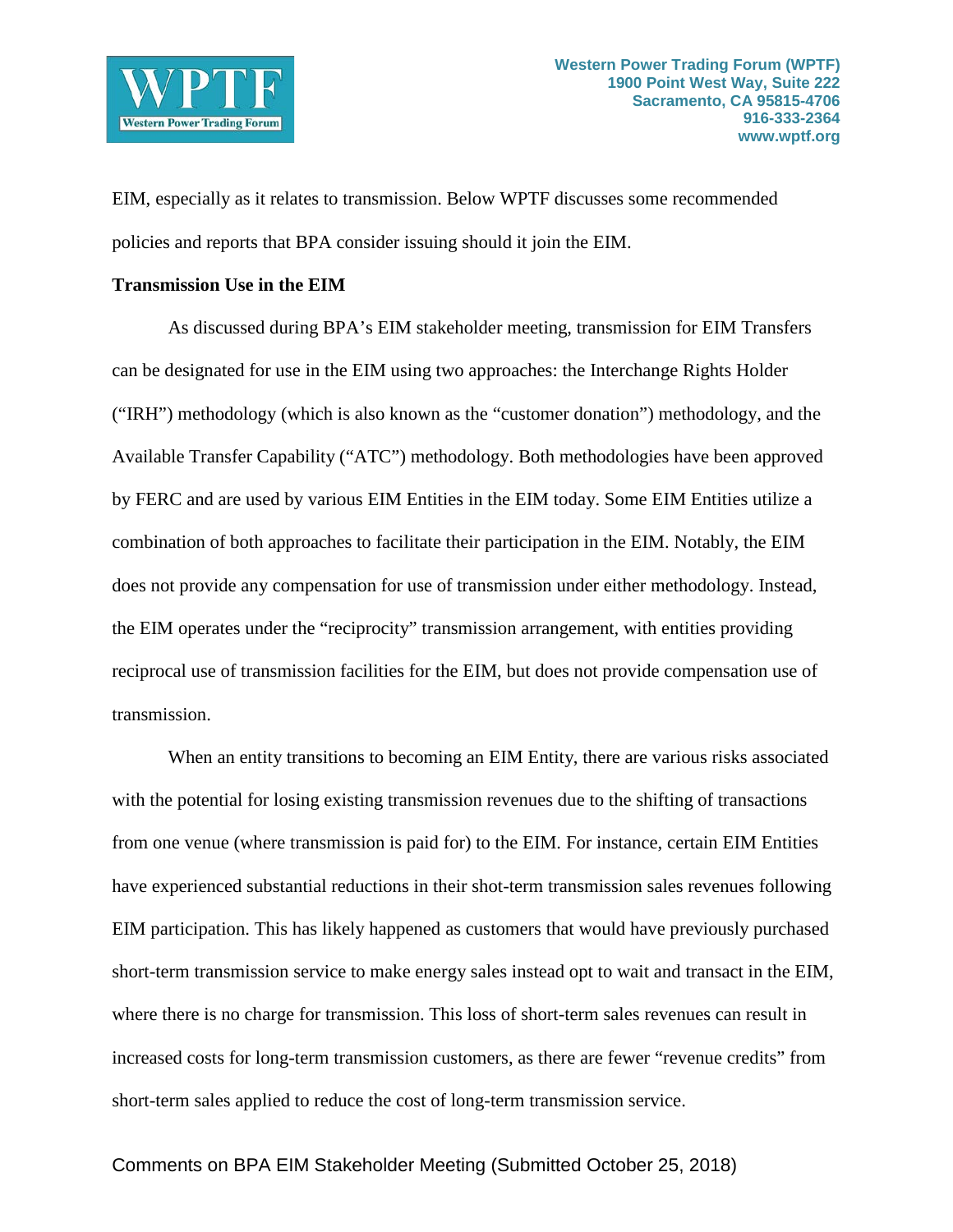

There are other ways in which transmission availability and costs can be impacted by the EIM and it is useful for BPA to thoroughly explore these prior to joining the EIM. BPA is uniquely situated in that it could be a "net wheeler" entity in the EIM, with more wheel-throughs than generation or load in the EIM. Therefore, BPA is, appropriately, seeking to ensure that its potential entrance to the EIM is not harmful to its customers and the implications of its "net wheeler" situation are considered.

One way the EIM could be harmful to BPA's customers is if BPA allowed full use of its transmission system for EIM Transfers, with no compensation for that use. Such an exercise would, no doubt, result in entities that own long-term firm transmission on BPA's system today (and frequently use those rights to facilitate EIM Transfers) foregoing the purchase of those transmission rights. This would drive up costs for transmission service to remining BPA transmission customers.

To mitigate this, BPA has indicated that it plans to only allow EIM Transfers using the customer donation (or IRH) methodology. This practice will help ensure that customers that today use their long-term transmission rights on BPA's system for EIM Transfers will likely continue to purchase those rights on the BPA system.

Given BPA unique situation as a potential "net wheeler" in the EIM and the need to protect existing transmission customers from cost increases, WPTF generally supports this approach for BPA's initial EIM participation. However, WPTF notes that there can be unintended consequences from using the customer donation methodology in the EIM. Notably, using the customer donation methodology can be problematic if it results in what little transmission capability is commercially available being procured and "held back" for use solely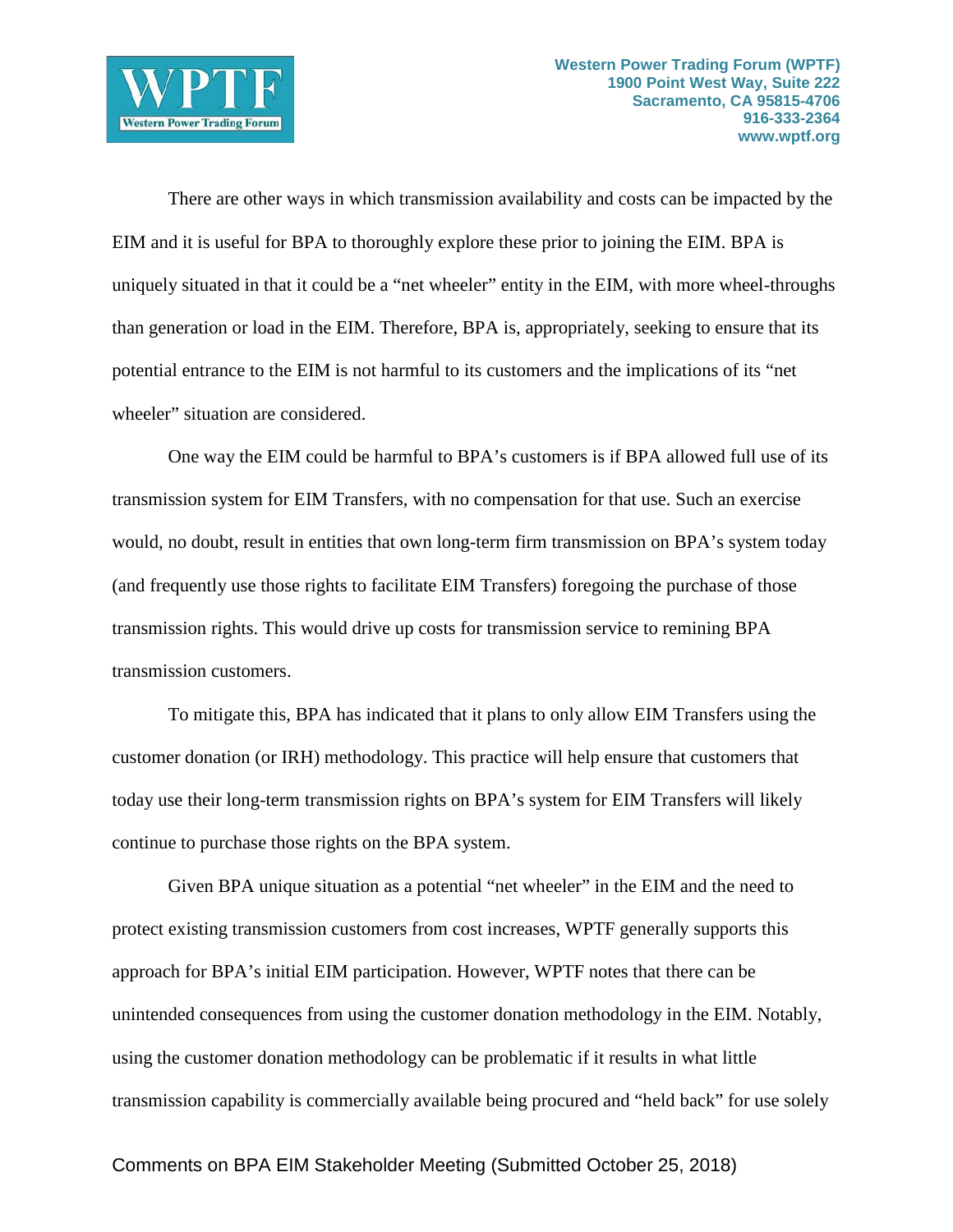

in the EIM. There are several examples of this situation potentially occurring with other EIM Entities (including Portland General Electric, Puget Sound Energy, and Powerex) using transmission rights for the EIM. Sometimes the amount of transmission given to the EIM is the amount remaining after other transactions have occurred, but other times transmission is "held back" and only available for use in the EIM.

Taken to its extreme, the procurement and use of transmission rights for EIM Transfers, with transmission use "held back" for the EIM only, could prevent any other potential use of the transmission system (such as use to wheel power from one Balancing Authority Area to another to facilitate long-term generation procurement, or seasonal/monthly/weekly/daily/hourly transactions). While the extreme case is not likely to occur, it illustrates the potential problems that may exist with the customer donation methodology: most notably, that rather than using "left over" transmission which had not been used for any other purpose, the EIM can eat into the transmission available for other transactions.

Given these concerns and the potential impacts on customers and rates, WPTF requests that BPA do two things to help address concerns and issues that might arise from EIM participation and the use of the customer donation methodology:

- 1. BPA should provide transparency by publishing granular data on the amount of transmission rights that are made available to the EIM through the customer donation approach
- 2. BPA should develop criteria for assessing adverse impacts to its existing, and potential future, customers from use of this approach and determine a "threshold"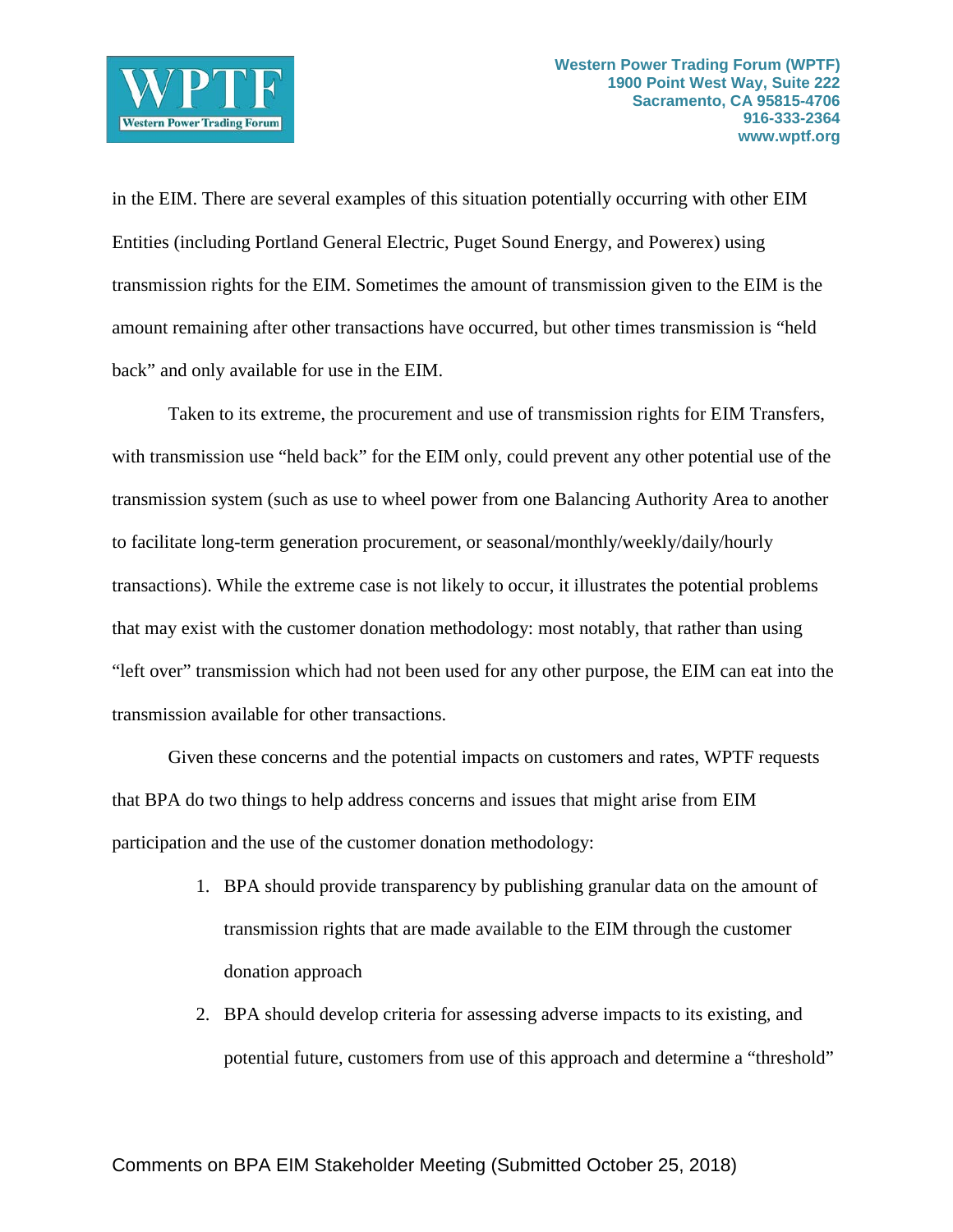

 $\overline{a}$ 

level of impacts after which BPA would request that the CAISO modify the EIM's transmission use and compensation policies

On item #1, above, BPA should provide a report that includes data on the mount of transmission, by customer and by segment, that is donated to EIM Transfers for each interval of the EIM. To the extent BPA does not have sufficient information to prepare this report/data table, it should work with the CAISO to either gather the data or to have CAISO prepare this type of report.<sup>[1](#page-4-0)</sup> Having access to this type of information will be critical for BPA's transmission customers and other stakeholders to understand how the availability of transmission on BPA's system might be being impacted by the implementation of the EIM and the use of the customer donation methodology. BPA should commit to this level of transparency now, prior to joining the EIM.

On item #2, WPTF feels that it would be worthwhile for BPA to establish, proactively, some measures that would help it assess when (or if) transmission use for the EIM is negatively impacting its business and/or its customers. WPTF believes these criteria should be developed as part of a stakeholder process conducted by BPA. BPA could develop thresholds for when the impacts on its customers and business would cause BPA to proactively seek a stakeholder process at the CAISO to address transmission use and compensation in the EIM and, potentially, a threshold when BPA would determine EIM participation would need to be paused or terminated until a solution was implemented.

<span id="page-4-0"></span><sup>&</sup>lt;sup>1</sup> CAISO could also prepare this report and, ideally, would make this data available for all EIM Entities. This would provide greater transparency about the transmission rights that are being provided to the EIM (something for which there is little transparency today).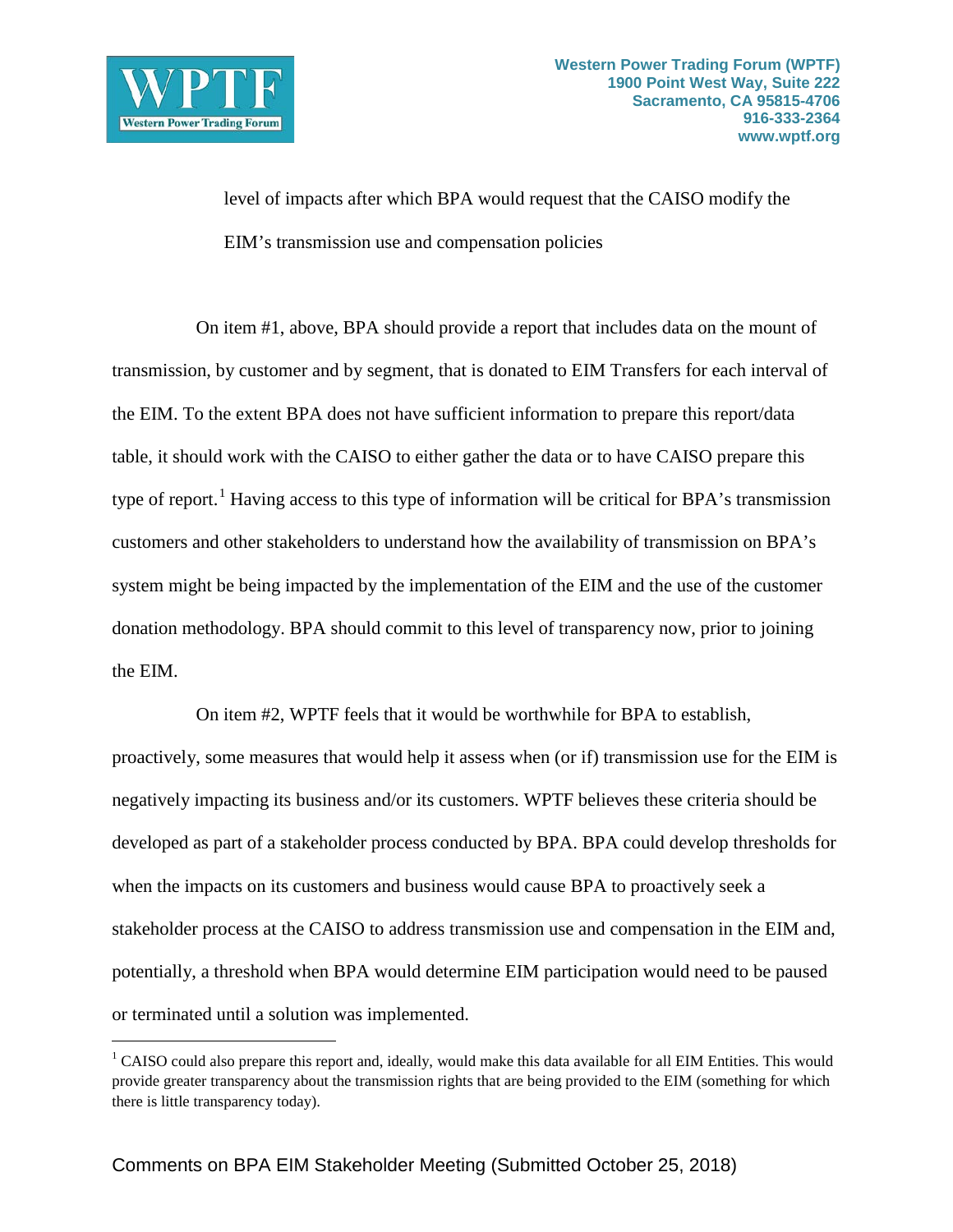

In developing these criteria, the impacts on BPA's current transmission customers will, of course, be important. But additionally, impacts on potential future customers should also be considered. BPA's transmission system serves as a critical backbone in the Pacific Northwest and many generation facilities use BPA's transmission system to deliver generation to loads of other utilities in the region. Therefore, the existence of ATC on BPA's system is a key issue in the region and may be impacted by the implementation of the EIM and the donation of transmission rights for EIM Transfers. ATC on BPA's system is limited and its existence can help influence the location of generation resources that serve customers across the Pacific Northwest (and beyond). Therefore, as BPA evaluates the impacts of use of transmission for the EIM, it should not only focus on its existing customers, but should also keep an eye toward how procurement and use of transmission in the EIM is affecting ATC on the BPA system, and thus affecting potential, future BPA transmission customers.

Finally, WPTF notes that transmission use and compensation issues will be exacerbated and increasingly important as the day-ahead EIM is considered. WPTF encourages BPA to be mindful of transmission issues as it explores participation in the EIM and ,to the extent it engages in these discussions, during discussions focused on the development of the dayahead EIM.

#### **Governance**

BPA has worked collaboratively with the CAISO to evaluate the EIM's governance. BPA has identified several areas where it seeks additional review, and potential change, related to the governance of the EIM. WPTF supports the review of governance of the EIM. This review is important for the real-time EIM that exists today, especially as the public-power participation